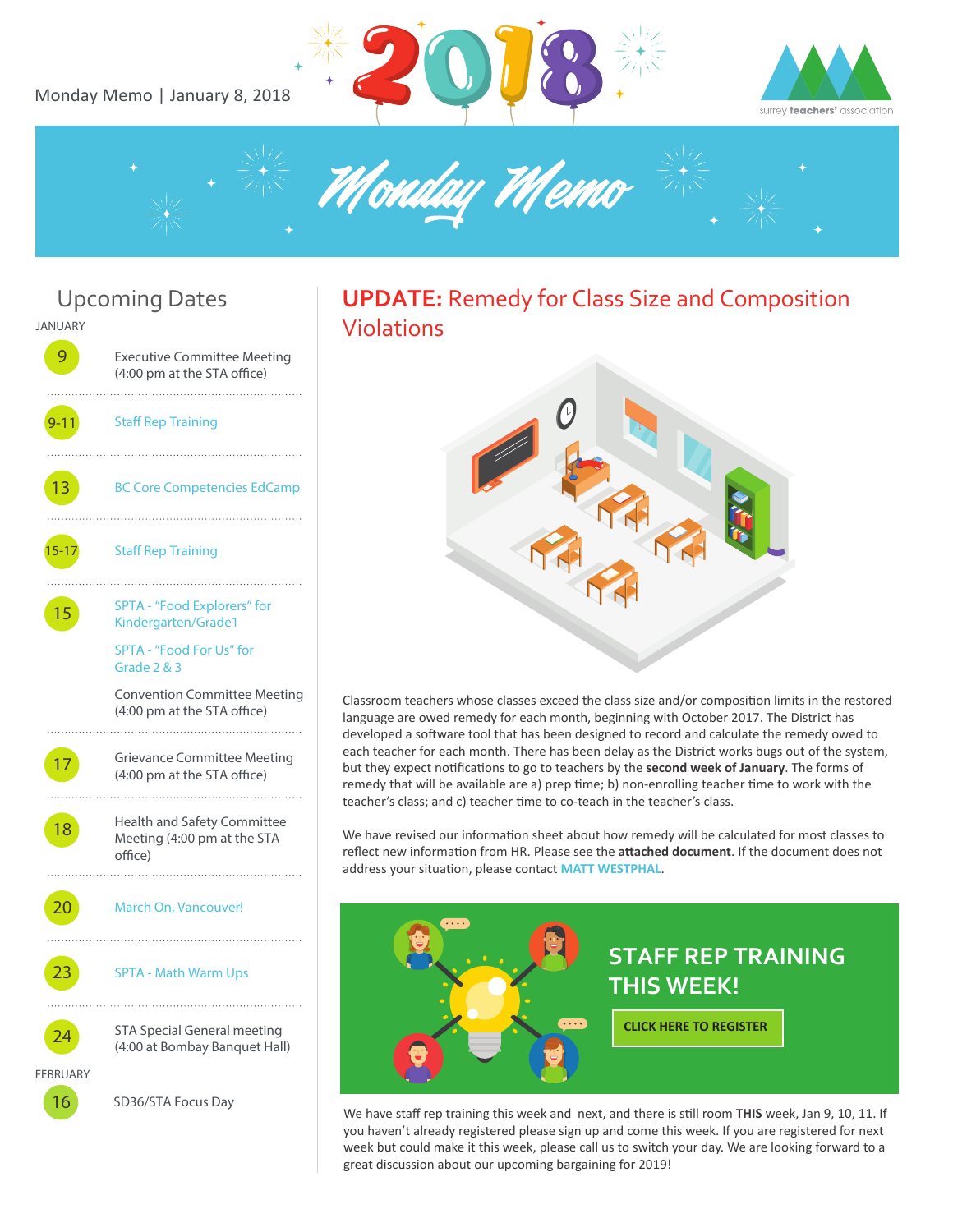## **Settlement for Non-Enrolling Teachers and MOA Implementation**

As members you are likely well aware, that the District cut LST staffing by 66 FTE this school year, based on BCPSEA advice about the restored language. While we have referred this grievance to arbitration, we continued to work with the District, through the Provincial parties, to come to a settlement to be able to post more LST and non-enrolling positions this year, and to have some kind of mechanism for LST teachers who were displaced or who took cuts to their position, to be made whole where possible.

The agreement made is to post an additional 67.0 FTE non-enrolling positions, 47 of which are to be LST. HR has already begun the process of staffing. We met with the District (as per the agreement) to consult on how the 47 FTE should be allocated. We gave our feedback and the District made its final determinations on allocation. Here are some important parts of the agreement of which to be aware:

### FTE Increases to be offered to existing part-time teachers

•Any increases to current FTE within a specific school will first be offered to existing part-time LSTs that are available to take on the FTE increase pursuant to Article E.27.4. In the event that any of these increases to current FTE are maintained for the 2018/19 school year as a school based assignment, the resulting position will be posted in Round 1 or 2 for the 2018/19 school year.

### **Posting of Vacancies**

•The district will post any unfilled district-based (less than 0.8 FTE at a school) LST positions in a regular Round 3 posting as a term-assignment. If any such assignment is maintained for the 2018/19 school year, it will be reposted consistent with Article E.26.

•Without prejudice to the �melines found in the January 16, 2006 Memorandum of Agreement re: Special Bulletin postings (the Special Bulletin MoA), any newly created, unencumbered, school-based (0.8-1.0 FTE) LST position will be posted as a continuing assignment as per the January 16, 2006 Memorandum of Agreement re: Special Bulletin postings.

### **Priority Rights for LST That Have Been displaced or Had Their FTE Reduced**

•LSTs that are presently working at the same school that they worked at during the 2016/2017 school year, but have had their FTE reduced for the 201712018 school year, will have first right of refusal with respect to any additional LST staffing added at their school (up to a maximum of 1.0 FTE per employee), including where accessing any such additional FTE would require an internal reassignment for Semester 2 of the 2017/2018 school year.

•LSTs that were displaced from their 2016/17 school year assignments for the 2017/18 school year (''Displaced LST Teachers") will have the right to elect to return to their 2016/17 school year school In instances where an unencumbered schoolbased LST position exists at their former school. Prior to posting LST assignments in each of Rounds 1, 2,and 3 for the 2018/1'9 school year, the District and the STA will meet to review available LST positions, so that Displaced LST Teachers can be informed of their right to elect to return to the school that they worked at during the 2016/17 school year. Displaced LST Teachers who elect to return will be placed in positions pre-emptively before the relevant Round.

•Notwithstanding paragraph 3(d) of the Special Bulletin MOA, a Displaced LST Teacher will be eligible to transfer into a LST posting or vacancy that is available in Round 3 for the 2018/19 school year where the posting or vacancy arises at the school at which the teacher held a LST assignment during the 2016/17 school year. This provision applies irrespective of whether the Displaced LST Teacher has accepted a posting or vacancy in Round 1 or Round 2 and is only applicable for the 2018/19 school year.-

We know that the return of 47 FTE is not nearly enough compared to what was cut nor compared to the expected infusion of more than 200 FTE into the LST system if all our non-enrolling language was fully restored. We will continue to pursue our grievance about the failure to restore tutorial and resource room language, which would provide much-needed support for students. We know that there will be few if any qualified LST teachers available at this time of year. However, we hope that this brings some relief to staff and students for the remainder of the year and that there is a mechanism for displaced LST teachers to return to their positions where possible.

## **Featured BCTF Workshop:** Bafa Bafa (secondary)/Rafa Rafa (elementary)



Teachers are noticing the increasing numbers of students in their classes who are exhibiting behaviours that are problematic and perplexing. This 5 hour workshop will help develop teachers' understanding of what mental health issues might look like in students and how best to help the students in their classrooms. Teachers aren't expected to be psychologists or medical practitioners in resolving these issues, but there are ways for them to help students with mental health issues.

#### **h�p://bc�.ca/PD/WorkshopDetail.aspx?id=38725**

To request that this free workshop be facilitated at your school, click on the "Book this Workshop" link below the workshop description on the BCTF Social Justice and Global Education Workshops page.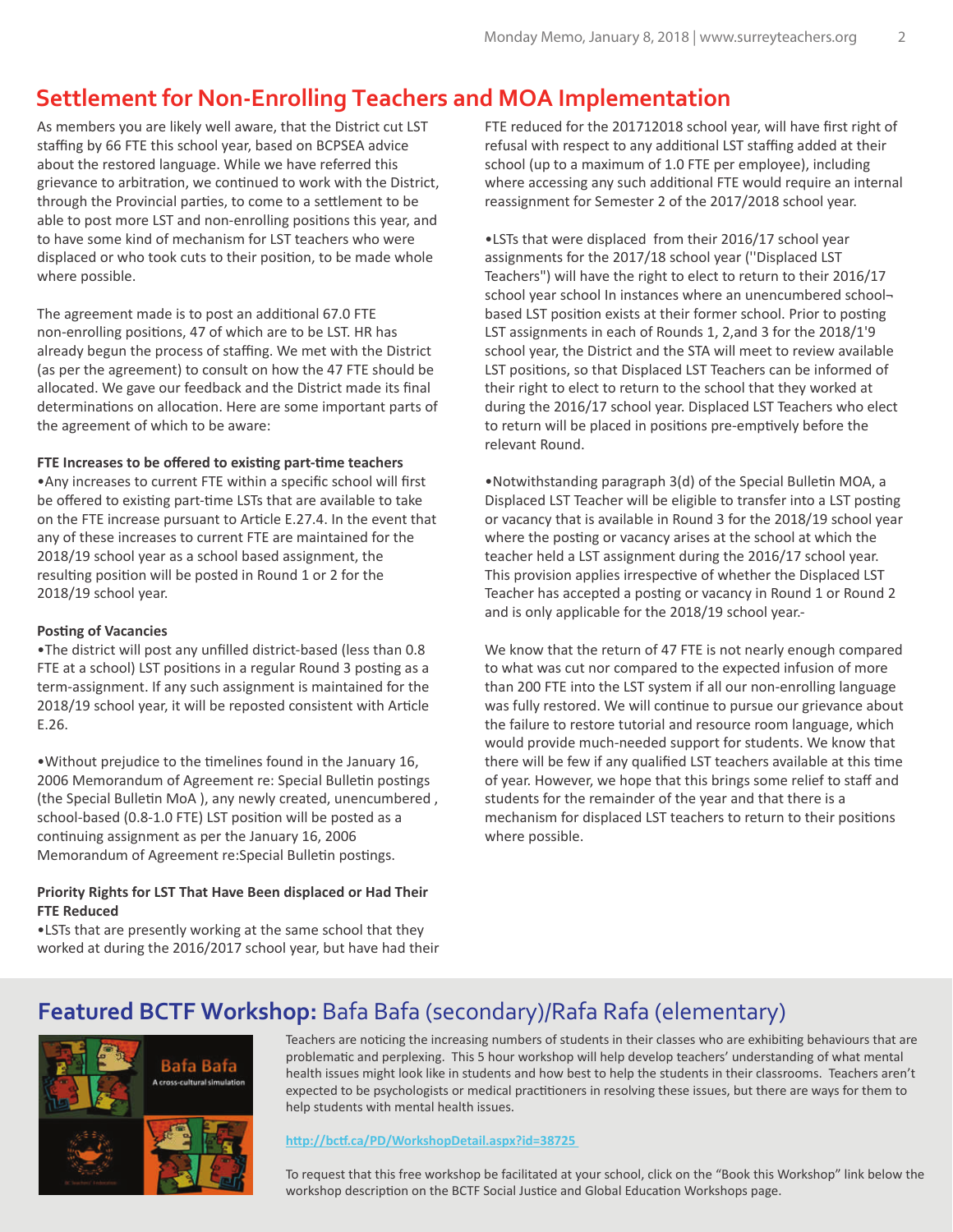### Maternity Leave Change

The federal government reduced the waiting period for maternity from 2 weeks to 1 week on January 1, 2017. BCPSEA and the BCTF signed an agreement on August 29, 2017 that will be in effect until the next round of bargaining (June 30, 2019) but no later than December 31, 2020.

*School districts will continue to administer SEB plans in the same way that they did prior to the change in the EI waiting period. As a result, effective the date of the Settlement Agreement, no teacher will experience a loss of SEB benefit payments because of the change in the EI waiting period. For greater clarity:*

a. Where qualifying for EI Maternity or Parental benefits was a precondition to receiving SEB plan benefits prior to the change in the EI waiting period, it shall continue to be a pre-condition to receiving SEB plan benefits during the term of this agreement;

b. Those school districts that have SEB plans that provide for certain payments during "the first two weeks of the leave" shall continue to make these payments, even though the second week of the leave is no longer part of the EI waiting period.

What this means is that members on maternity leave would receive 95% of their weekly salary for the first week, followed by 95% of their weekly salary from the district, as well as EI for the second week.

Although the agreement between the BCTF and BCPSEA came into effect on August 29, 2017, Surrey School District #36 has advised the STA that they have been applying these processes since January 1, 2017. As with any process involving money, the STA is recommending that any teachers who began maternity leave after January 1, 2017 review their pay slips to ensure that they have received EI as well as the 95% of weekly salary for the 2nd week of their maternity leave. Please contact Kristine Olsen if have any questions, or you believe that you were not paid in accordance with this agreement.

### Snow Days/Snow Removal

The District has updated their snow removal plan:

• Facilities will be using individual school maps in consultation with school staffs\* to clarify the clearing routes and priority areas of each site. • **\*joint Health & Safety commi�ees should meet early in January to confirm which areas around the school need to be cleared by plows or shovels.**

*The STA recommends that staff at sites use only the designated pathways, wear appropriate attire (including footwear), and have a clear view of the path they intend to take when in transit.*

### Slow and Steady Wins the Race!

The District has purchased small trucks with plow attachments so they do not have to rely on the external contractors to be available early on busy snow days.

The District is implementing the following plan:

• Parking lots will begin to be cleared by Facilities personnel using plows with salt spreaders on the rear of the plow, beginning at 5:00 am on snow days. Due to parked cars in school lots, it may not be possible to clear every lot.

• Sidewalks will be cleared by Facilities personnel during the day shift. The District is training over 60 Facilities personnel on operating the new equipment.

**Reminder: teachers are unlikely to be covered by WorkSafe if injured while shovelling snow.**

### Call for Delegates!



Each year over 750 delegates from around the province attend the BCTF AGM, held during Spring Break. It is a great opportunity to see how the BCTF operates, to hear new perspectives on important issues, meet colleagues from other parts of the province, and to have a voice in the decisions made by the union. Hotel accommodations and expenses are covered by the BCTF. Childcare arrangements are also available.

Surrey is able to send up to 60 delegates. Under the STA's Policies and Procedures, the 10 members of the Resolutions Committee automatically become delegates, therefore we need to elect **50 delegates** plus alternates.

Delegates will be elected at the **Special General Mee�n**g on **January 24** at the **Bombay Banquet Hall**.

Elected delegates and alternates are expected to attend all training sessions leading up to the AGM. Please note updates on times from the **original no�ce sent in a previous Monday Memo**.

- February 15 Rookie AGM Delegates training (8:30 am to 2:45 pm at the STA office includes breakfast and lunch).
- February 22 AGM Delegates training (4:00 pm to 7:00 pm location  **TBA** includes dinner).
- March  $1 -$  AGM Delegates training (8:30 am to 2:45 pm location TBA includes breakfast and lunch).
- March 8 AGM Delegates training (4:00 pm to 7:00 pm location TBA includes dinner).

If you are interested in becoming a delegate, please submit your name and a brief statement **[VIA EMAIL](mailto:sta@surreyteachers.org)** by Tuesday, January 9. Remember, your chances of being elected as a delegate are better if you have a written statement! It is also possible to nominate yourself from the floor at the meeting.

If you have any questions about the BCTF AGM, or the process of becoming a delegate, please contact **[JULIA MACRAE](mailto:2-vp@surreyteachers.org)**.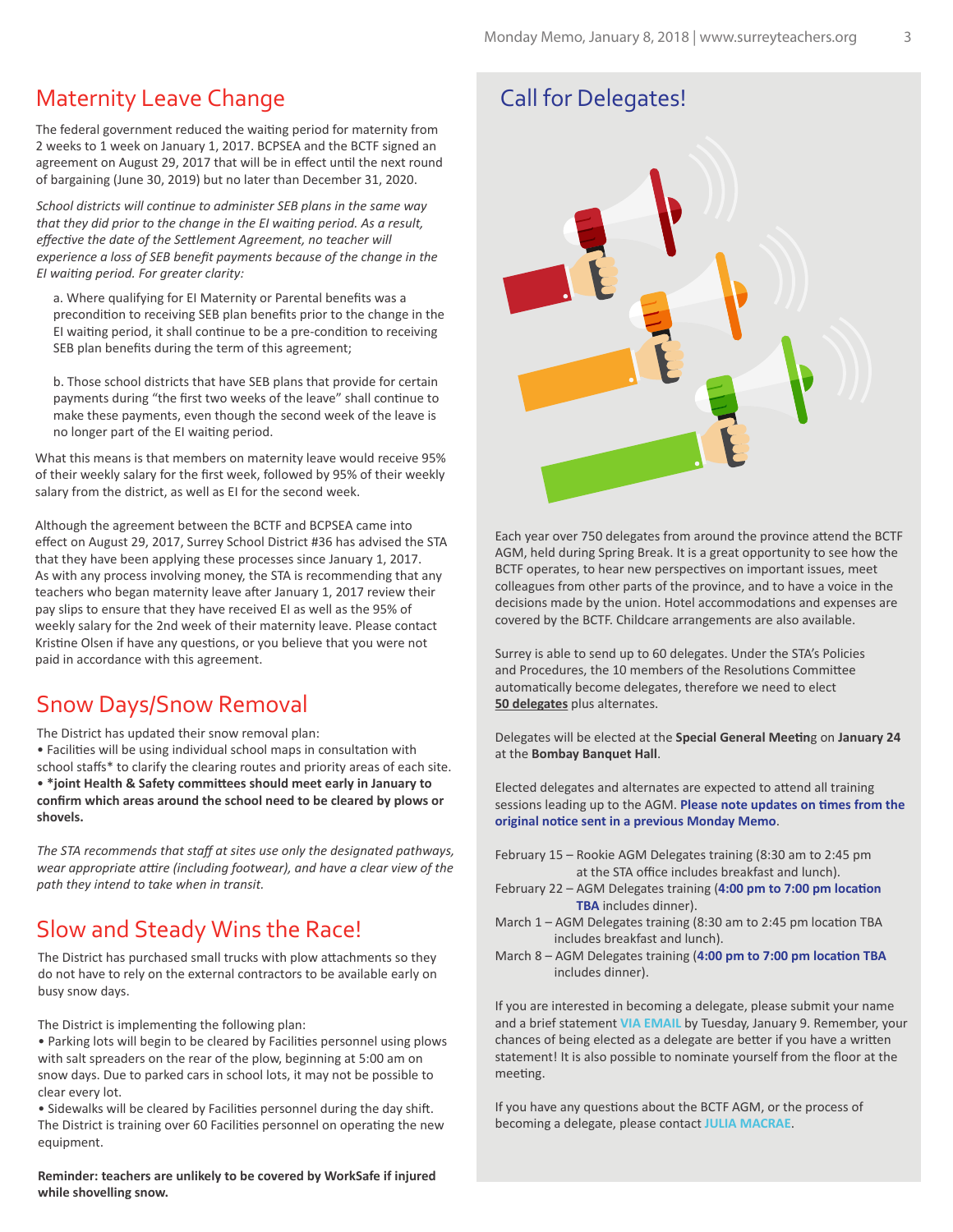# **Social Justice + Activism**

# **MARCH ON<br>VANCQUVER**

### #WEAREMARCHON



When: Saturday January 20th from 10am-1pm. Where: Jack Poole Plaza (1085 Canada Place, Vancouver BC) Facebook event: https://www.facebook.com/events/935631489925413/

## March On, Vancouver! The Next Step March

Surrey teachers are encouraged to participate in this intersectional feminist event. We are excited to learn that activist and Surrey Teacher, Annie Ohana has been asked to speak at the event. Come join Annie and other members of the STA Executive to show our solidarity in working towards a more equal world for those who identify as girls and women.

About the event from the organizers of March On Vancouver:

We acknowledge that this event will be taking place on the unceded Coast Salish Territories xʷməθkwəyəm (Musqueam), Sḵwxwú7mesh (Squamish), and Səlílwətaʔ (Tsleil-Waututh).

March On Vancouver is proud to host this event. We gathered on Jan. 21, 2017 in a historic march in solidarity with a world-wide movement of grassroots resistance. Now, we march on. While we have worked to combat the rise of white nationalism, misogyny and xenophobia, there is still much to be done.

We come together to reject the hate that tries to damage our communi�es - Muslims, Jews, racialized people, Indigenous people, migrants and those with precarious or no legal status, members of the LGBTTQQ2SI communities, disabled people and women.

Our event will be one of positivity, inclusivity, and diversity, uplifting all in our community. We hope to bring you voices of those you never heard from before, the voices that need our strength and support.

Allies are welcome. The event will be disabled-friendly and will include ASL interpreters.



# **SAVE THE DATE!**

You don't want to miss this! The STA is thrilled to announce that Ivan Coyote will deliver "The Heart of the Learner" keynote presentation. The Globe and Mail newspaper called Coyote "a natural-born storyteller" and the Ottawa Xpress once said that "Coyote is to Canadian literature what Kd Lang is to country music: a beau�fully odd fixture."

*Ivan often grapples with the complex and intensely personal issues of gender identity in their work, as well as topics such as family, class, social justice and queer liberation, but always with a generous heart, a quick wit, and the nuanced and finely-honed timing of a gifted raconteur. Ivan's stories remind of us of our own fallible and imperfect humanity while at the same time inspiring us to change the world.*